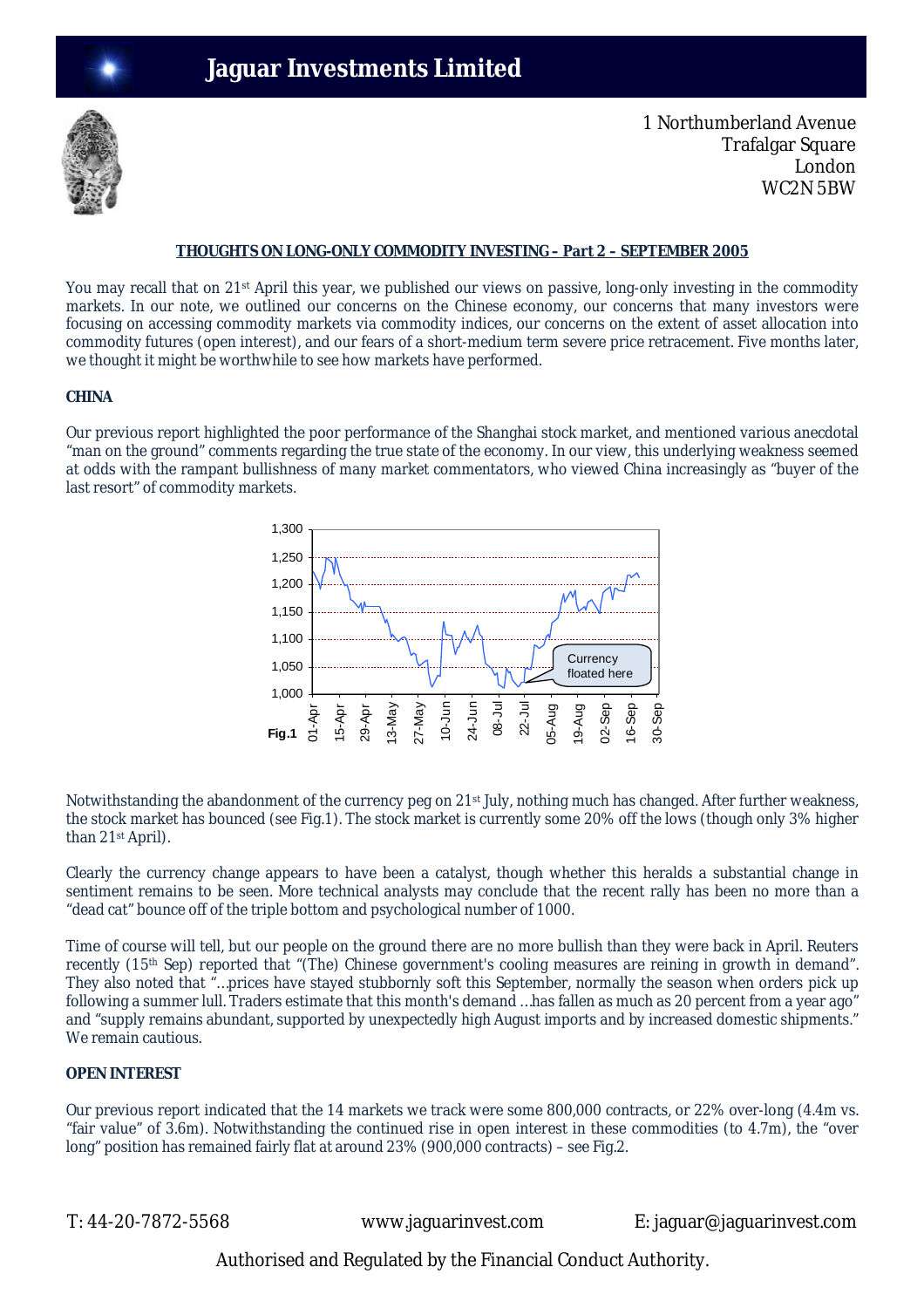

As in our previous report, this rise of some 300,000 contracts has coincided with a rise in the CRB index (see Fig.3), and the correlation here has remained strong at >95%.

We interpret this as further evidence of fresh long positions, and we remain concerned that long positions established in recent months are increasingly vulnerable to a short-medium term negative price shock.

Supporting this, Michael Lewis, global head of commodities research at Deutsche Bank suggested recently (20<sup>th</sup> September) that those looking to invest in commodity indices

## **"…may now have missed out on the opportunity".**

He also noted that;

# **"Today is not the best time to go into a traditional commodity index".**

# **ANALYST FORECASTS**

In our last report, we showed high, low and mean price forecasts by a variety of market analysts. These forecasts are compiled and published annually by Reuters. The table below shows initial forecasts and subsequent accuracy levels for the year to date:

| <b>2005 FORECASTS</b> | <b>CLOSE 2004</b> | <b>MEAN</b> | <b>FORECAST</b><br>Ш | <b>ACTUAL*</b> | <b>CHANGE</b> | <b>MARGIN OF ERROR</b> |
|-----------------------|-------------------|-------------|----------------------|----------------|---------------|------------------------|
| <b>COPPER</b>         | 3,280             | 2,729       | $-17%$               | 3,456          | $+5%$         | 22%                    |
| <b>ALUMINIUM</b>      | 1.964             | 1.779       | $-9%$                | 1.839          | $-6%$         | 3%                     |
| <b>NICKEL</b>         | 15,205            | 13,027      | $-14%$               | 15,525         | $+2%$         | 16%                    |
| <b>ZINC</b>           | 1,270             | 1.177       | $-7%$                | 1,290          | $+2%$         | 9%                     |
| <b>LEAD</b>           | 1,056             | 842         | $-20%$               | 951            | $-10%$        | 10%                    |
| <b>TIN</b>            | 7,765             | 8,062       | $+4%$                | 7,738          | 0%            | 4%                     |
| <b>GOLD</b>           | 438               | 434         | $-1%$                | 430            | $-2%$         | 1%                     |
| <b>SILVER</b>         | 6.82              | 6.56        | $-4%$                | 7.05           | $+3%$         | 7%                     |
| <b>CRUDE</b>          | 43.45             | 45.12       | $+4%$                | 55.10          | $+27%$        | 23%                    |
|                       |                   |             | $-7%$                |                | $+2%$         | 11%                    |

*\*ACTUAL prices are; LME=average cash, PRECIOUS=average LBMA fixes, Crude=average front month NYMEX WTI*

T: 44-20-7872-5568 www.jaguarinvest.com E: jaguar@jaguarinvest.com

Authorised and Regulated by the Financial Conduct Authority.